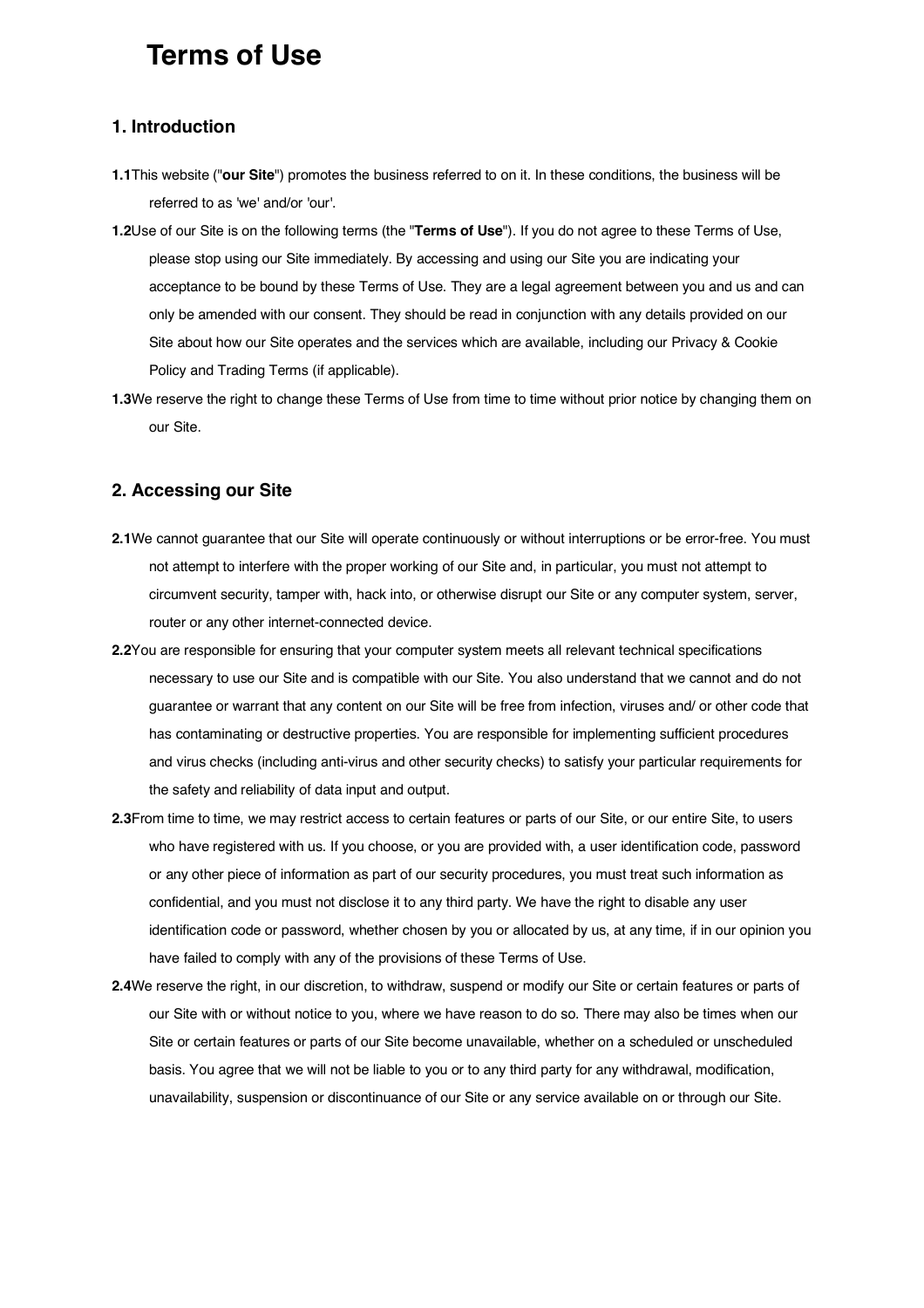### **3. Using our Site**

- **3.1**You must use our Site and the information available from our Site responsibly. No such information may be used for or in connection with any unlawful, immoral or anti-social purpose, or in a manner which is or may be damaging to our name or reputation.
- **3.2**You cannot use our Site:
	- a. for any unlawful purpose;
	- b. to send spam;
	- c. to harm, threaten, abuse or harass another person, or in a way that invades someone's privacy or is (in our reasonable opinion) offensive or is unacceptable or damaging to us, our customers or suppliers;
	- d. to create, check, confirm, update or amend your own or someone else's databases, records, directories, customer lists, mailing or prospecting lists;
	- e. to tamper with, update or change any part of the website;
	- f. in a way that affects how it is run;
	- g. in a way that imposes an unreasonable or disproportionably large burden on us or our suppliers' communications and technical systems as determined by us; or
	- h. using any automated means to monitor or copy our Site or its content, or to interfere with or attempt to interfere with how our Site works.

## **4. Intellectual property rights**

**4.1**All content on our Site including but not limited to text, software, photographs and graphics is protected by copyright. We, or our licensors, own copyright and/or database rights in the selection, coordination, arrangement and enhancement of such content, as well as in the original content. Except as expressly set out in these Terms of Use, nothing in these Terms of Use shall give you any rights in respect of any intellectual property owned by us or our licensors. You shall not assert or attempt to obtain any such rights and you shall not use, copy, reproduce, modify, publish, transmit, participate in the transfer or sale of, create derivative works from, or in any way exploit, our name, trade marks, logos or other proprietary marks, or any of the content of our Site, in whole or in part, except as provided in these Terms of Use.

#### **5. If you provide content for our Site**

**5.1**If you provide any material to our Site (for example, by providing ratings and reviews, comments, articles or uploading any other content in any format (including video) (each "**User Content**") you agree to grant us permission, irrevocably and free of charge, to use the User Content (including adapting it for operational or editorial reasons) in any media worldwide, for our own marketing, research and promotional activities and our internal business purposes which may include providing the User Content to selected third party partners, service providers, social media and networking sites.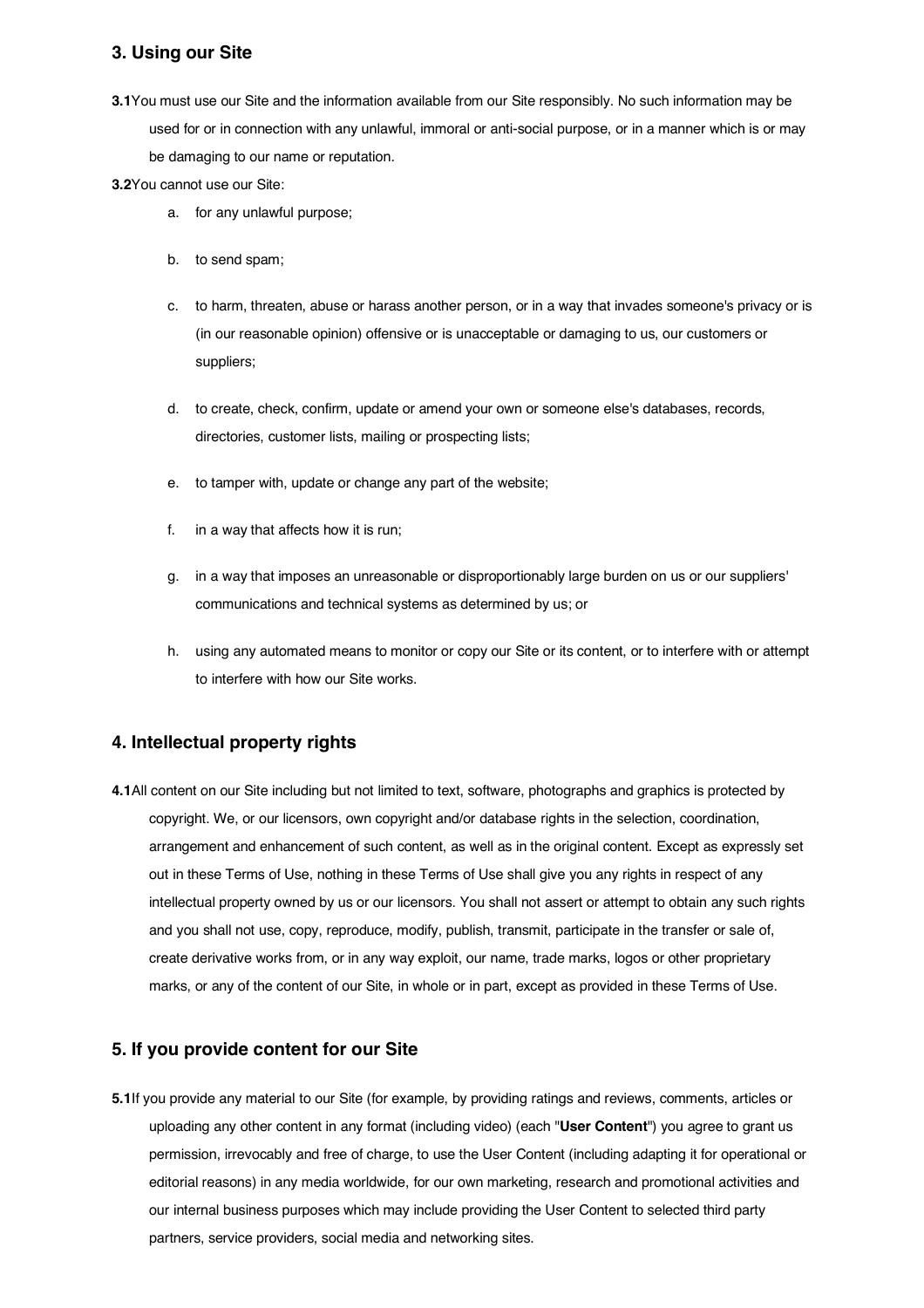**5.2**You own your User Content at all times, and you continue to have the right to use it in any way you choose. **5.3**By providing any User Content to our Site you confirm that such User Content:

- a. is your own original work or you are authorised to provide it to our Site and that you have the right to give us permission to use it for the purposes set out in these Terms of Use;
- b. will not contain or promote anything illegal, harmful, misleading, abusive, defamatory (that is, it does not damage someone's good reputation) or anything else that might cause widespread offence or bring us or our business partners into disrepute;
- c. does not take away or affect any other person's privacy rights, contract rights or any other rights;
- d. does not contain any virus or other code that may damage, interfere with or otherwise adversely affect the operation of our Site;
- e. will, if used to promote your own business or services, clearly and openly state your association with the particular business expressly; and
- f. will not contain any form of mass-mailing or spam.

**5.4**If you do not want to grant us the permissions set out above, please do not provide any material to our Site. **5.5**We have no obligation to publish your User Content on our Site and we retain the right to remove any User Content at any time and for any reason.

**5.6**We do not edit, pre-vet or review any User Content displayed on our Site. If you believe that any User Content does not comply with the requirements set out in this paragraph, please notify us immediately. We will then review the User Content and, where we deem it appropriate, remove it within a reasonable time.

#### **6. Our liability**

- **6.1**Although we hope our Site will be of interest to users, we accept no liability and offer no warranties or conditions in relation to our Site or its content, to the fullest extent such liability can be excluded by law.
- **6.2**There is no limit to what we and the people who provide our services will be liable for if someone dies or is injured because of our negligence or because we have committed fraud.
- **6.3**Under no circumstances will we, the owner or operator of our Site, or any other organisation involved in creating, producing, maintaining or distributing our Site be liable, whether in contract, tort (including negligence), breach of a statutory duty, even if foreseeable, for any loss of:
	- a. profits, sales, business, or revenue;
	- b. business interruption;
	- c. anticipated savings;
	- d. business opportunity, goodwill or reputation;
	- e. use of, or corruption to information; or
	- f. information.